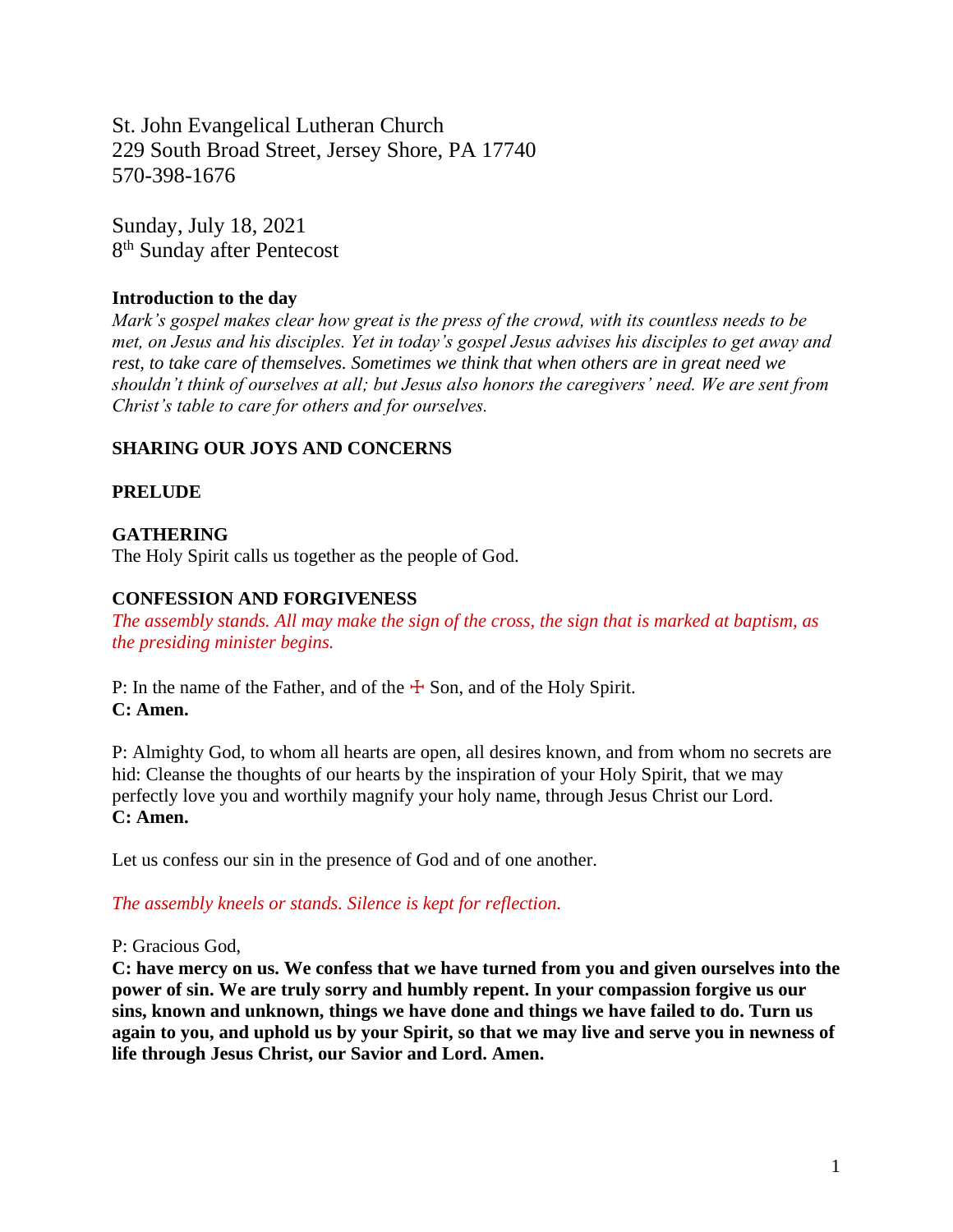P: God, who is rich in mercy, loved us even when we were dead in sin, and made us alive together with Christ. By grace you have been saved. In the name of  $\pm$  Jesus Christ, your sins are forgiven. Almighty God strengthen you with power through the Holy Spirit, that Christ may live in your hearts through faith.

# **C: Amen.**

# **GATHERING SONG:** *I Heard the Voice of Jesus Say (KINGSFOLD)* **(ELW 611)**

# **GREETING**

P: The grace of our Lord Jesus Christ, the love of God, and the communion of the Holy Spirit be with you all. **C: And also, with you.**

# **HYMN OF THE DAY:** *Christ Is Made the Sure Foundation* **(ELW 645)**

# **PRAYER OF THE DAY**

P: Let us pray.

**C**: **O God, powerful and compassionate, you shepherd your people, faithfully feeding and protecting us. Heal each of us, and make us a whole people, that we may embody the justice and peace of your Son, Jesus Christ, our Savior and Lord. Amen.**

### *The assembly is seated.*

### **WORD**

God speaks to us in scripture reading, preaching, and song.

### **FIRST READING: Jeremiah 23:1-6**

L: A reading from Jeremiah.

*Jeremiah prophesied before the exile in 587 BCE. In this passage, he uses the metaphor of a shepherd to describe the bad kings who have scattered the "flock" of Israel. God promises to gather the flock and to raise up a new king from David's line to save Israel and Judah.*

<sup>1</sup>Woe to the shepherds who destroy and scatter the sheep of my pasture! says the LORD. <sup>2</sup>Therefore thus says the LORD, the God of Israel, concerning the shepherds who shepherd my people: It is you who have scattered my flock, and have driven them away, and you have not attended to them. So I will attend to you for your evil doings, says the LORD. <sup>3</sup>Then I myself will gather the remnant of my flock out of all the lands where I have driven them, and I will bring them back to their fold, and they shall be fruitful and multiply. <sup>4</sup>I will raise up shepherds over them who will shepherd them, and they shall not fear any longer, or be dismayed, nor shall any be missing, says the LORD.

<sup>5</sup>The days are surely coming, says the LORD, when I will raise up for David a righteous Branch, and he shall reign as king and deal wisely, and shall execute justice and righteousness in the land. In his days Judah will be saved and Israel will live in safety. And this is the name by which he will be called: "The LORD is our righteousness."

L: The word of the Lord. **C: Thanks be to God.**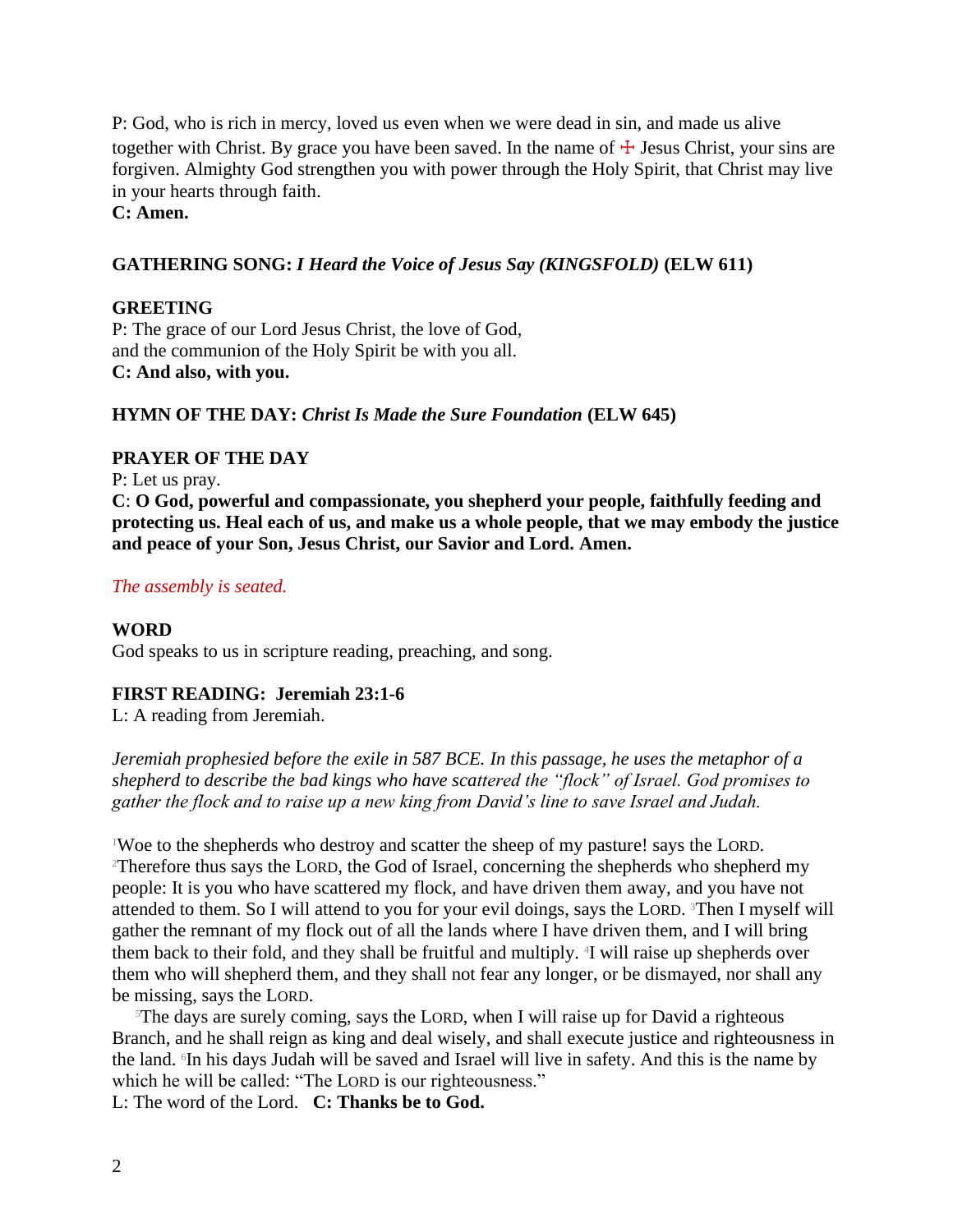# **PSALM: 23 read responsively**

<sup>1</sup>The LORD is my shepherd; I shall not be in want. <sup>2</sup>**The LORD makes me lie down in green pastures and leads me beside still waters.** <sup>3</sup>You restore my soul, O LORD, and guide me along right pathways for your name's sake. <sup>4</sup>**Though I walk through the valley of the shadow of death, I shall fear no evil; for you are with me; your rod and your staff, they comfort me.** <sup>5</sup>You prepare a table before me in the presence of my enemies; you anoint my head with oil, and my cup is running over. <sup>6</sup>**Surely goodness and mercy shall follow me all the days of my life, and I will dwell in the house of the LORD forever.**

# **SECOND READING: Ephesians 2:11-22**

L: A reading from Ephesians.

*The author of this letter reminds his audience that originally, they were not part of God's chosen people. Through Jesus' death, however, they are included in God's household of faith, whose cornerstone is Jesus Christ.*

<sup>11</sup>Remember that at one time you Gentiles by birth, called "the uncircumcision" by those who are called "the circumcision"—a physical circumcision made in the flesh by human hands— <sup>12</sup> remember that you were at that time without Christ, being aliens from the commonwealth of Israel, and strangers to the covenants of promise, having no hope and without God in the world. <sup>13</sup>But now in Christ Jesus you who once were far off have been brought near by the blood of Christ. 14For he is our peace; in his flesh he has made both groups into one and has broken down the dividing wall, that is, the hostility between us.  $15$ He has abolished the law with its commandments and ordinances, that he might create in himself one new humanity in place of the two, thus making peace, 16and might reconcile both groups to God in one body through the cross, thus putting to death that hostility through it. 17So he came and proclaimed peace to you who were far off and peace to those who were near; 18for through him both of us have access in one Spirit to the Father. <sup>19</sup>So then you are no longer strangers and aliens, but you are citizens with the saints and also members of the household of God, <sup>20</sup>built upon the foundation of the apostles and prophets, with Christ Jesus himself as the cornerstone. 21In him the whole structure is joined together and grows into a holy temple in the Lord;  $^{22}$ in whom you also are built together spiritually into a dwelling place for God.

L: The word of the Lord. **C: Thanks be to God.**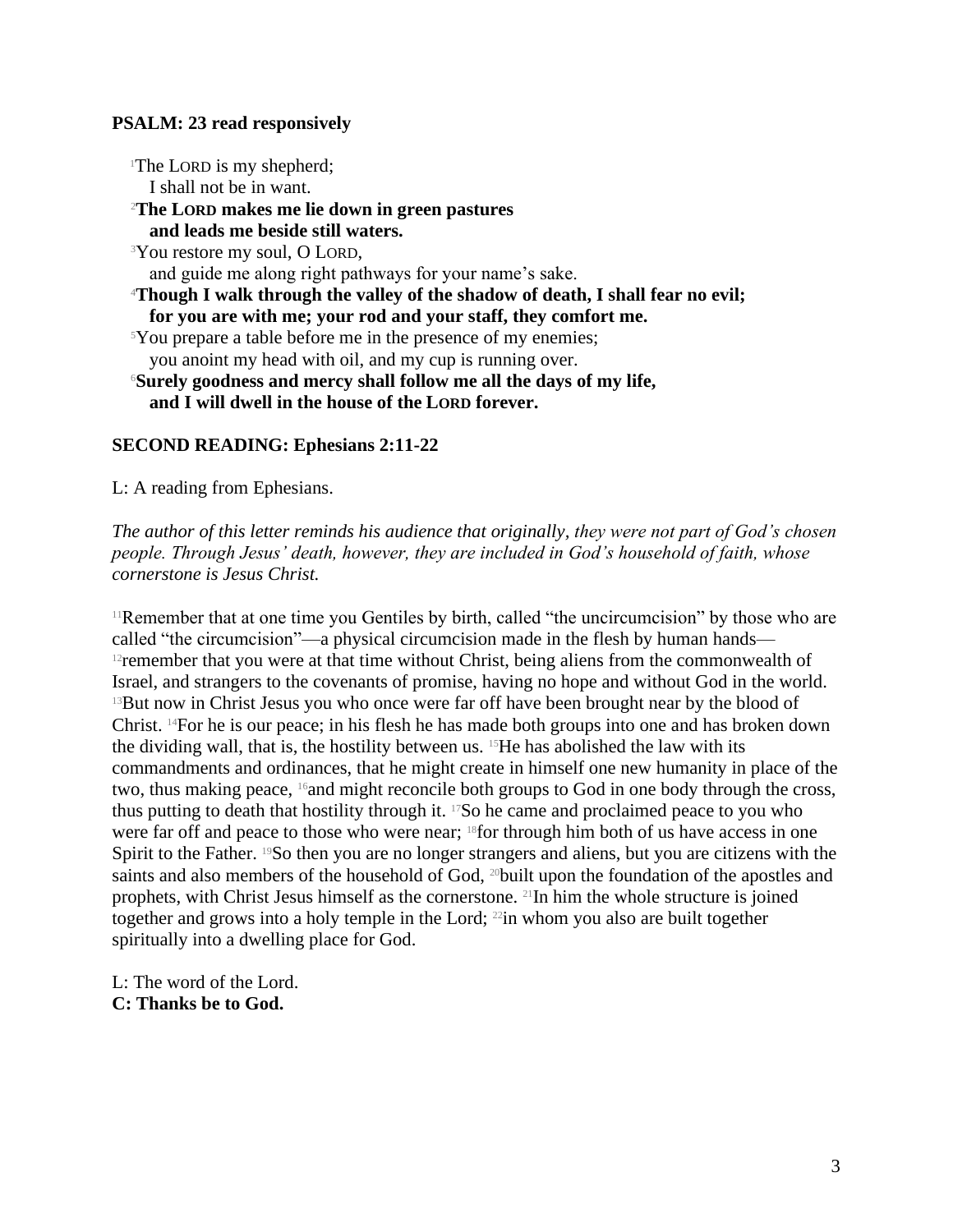### **GOSPEL ACCLAMATION**



**GOSPEL: Mark 6:30-34, 53-56**

P: The holy gospel according to Mark. **C: Glory to you, O Lord.**

*When Jesus sends his disciples out to teach and heal, they minister among large numbers of people. Their work is motivated by Christ's desire to be among those in need.*

<sup>30</sup>The apostles gathered around Jesus, and told him all that they had done and taught. <sup>31</sup>He said to them, "Come away to a deserted place all by yourselves and rest a while." For many were coming and going, and they had no leisure even to eat. 32And they went away in the boat to a deserted place by themselves. 33Now many saw them going and recognized them, and they hurried there on foot from all the towns and arrived ahead of them. <sup>34</sup>As he went ashore, he saw a great crowd; and he had compassion for them, because they were like sheep without a shepherd; and he began to teach them many things.

<sup>53</sup>When they had crossed over, they came to land at Gennesaret and moored the boat. <sup>54</sup>When they got out of the boat, people at once recognized him, <sup>55</sup> and rushed about that whole region and began to bring the sick on mats to wherever they heard he was. <sup>56</sup>And wherever he went, into villages or cities or farms, they laid the sick in the marketplaces, and begged him that they might touch even the fringe of his cloak; and all who touched it were healed.

P: The gospel of the Lord. **C: Praise to you, O Christ.**

#### **SERMON**

**HYMN OF THE DAY:** *Lord, Speak to Us, That We May Speak* **(ELW 676)**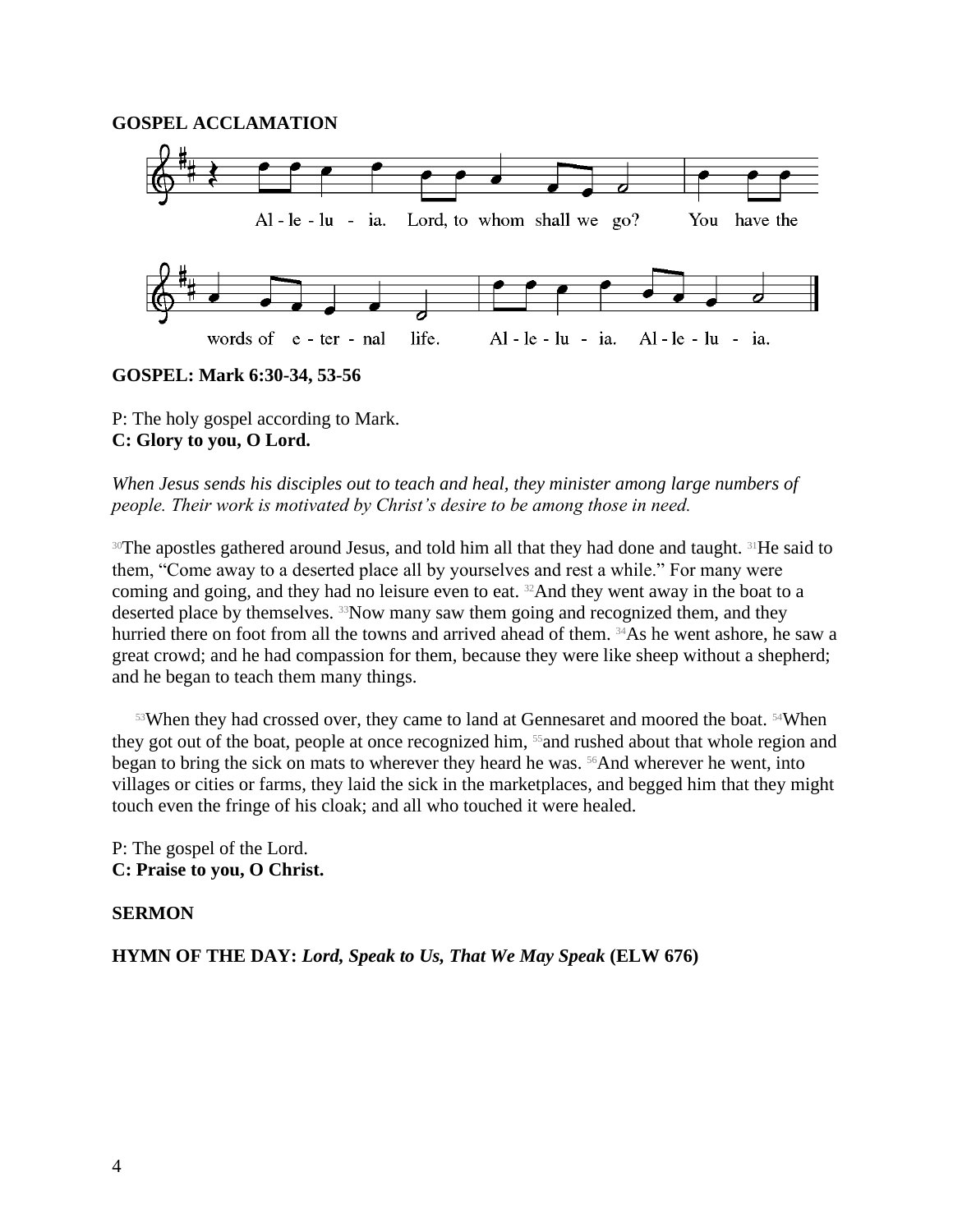## **APOSTLES CREED**

**I believe in God, the Father almighty, creator of heaven and earth. I believe in Jesus Christ, God's only Son, our Lord, who was conceived by the Holy Spirit, born of the virgin Mary, suffered under Pontius Pilate, was crucified, died, and was buried; he descended to the dead. On the third day he rose again; he ascended into heaven, he is seated at the right hand of the Father, and he will come to judge the living and the dead. I believe in the Holy Spirit, the holy catholic church, the communion of saints, the forgiveness of sins, the resurrection of the body, and the life everlasting. Amen.**

# **PRAYERS OF INTERCESSION**

A: Rooted in Christ and sustained by the Spirit, we offer our prayers for the church, the world, and all of creation.

### *A brief silence.*

A: Tend your church, O God. Encourage bishops, pastors, and deacons in their proclamation of the gospel. Raise up new leaders and encourage those pursuing a call to ministry. Embolden all the baptized to embody your love and justice. Hear us, O God.

# **C: Your mercy is great.**

A: Restore your creation, O God. Sustain croplands and pastures and safeguard all farm animals and livestock. Preserve lakes, rivers, and streams that offer refreshment. Revive lands recovering from natural disasters and protect coastlands threatened by rising oceans. Hear us, O God. **C: Your mercy is great.**

A: Reconcile the nations, O God. Break down the dividing walls that make us strangers to one another and unite us as one human family. Equip leaders to deal wisely with conflict and guide diplomats who seek peaceful solutions. Hear us, O God.

## **C: Your mercy is great.**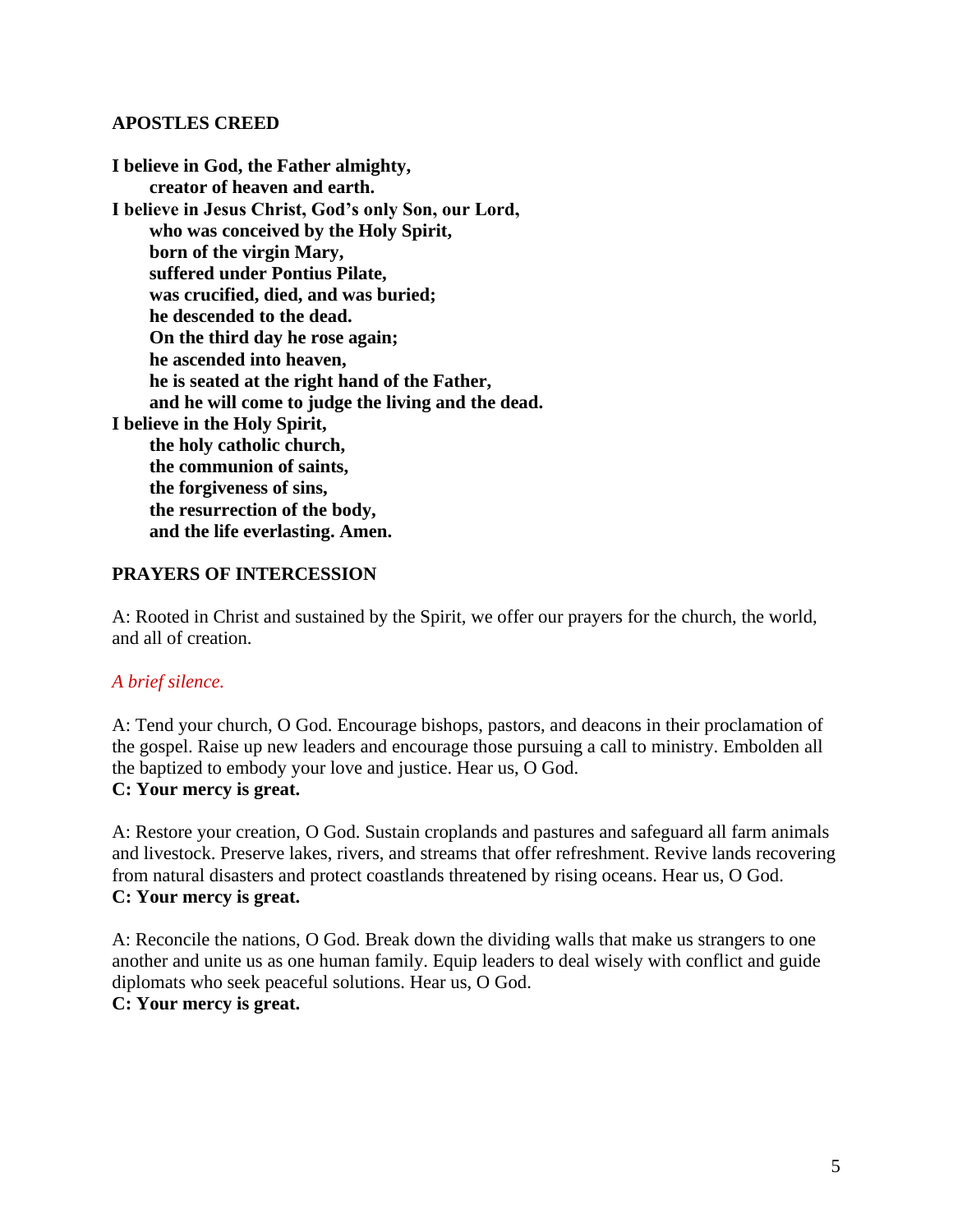A: Heal your people, O God. Look with compassion on immigrants, exiles, and all who are afraid or feel lost. Give rest to those who are weary, comfort to those who are grieving, and recovery to those who are ill (*especially*). Hear us, O God.

# **C: Your mercy is great.**

A: Nourish this congregation, O God. Prepare a table where we receive food for our hungering spirits. Renew our commitment to provide for one another and revitalize our ministries of feeding and nurturing hungry neighbors. Hear us, O God. **C: Your mercy is great.**

A: You lead us home, O God. We give thanks for all who have died, now citizens with the saints (*especially*). As you have received them into your heavenly home, so welcome all of us to dwell in your house forever. Hear us, O God.

# **C: Your mercy is great.**

A: God of Creation, You have created the heavens and the earth. Bless the staff and campers of Camp Mount Luther as they wonder at the beauty of your creation. Help them make connections with you and the earth you have made. Lord, in your mercy, **C: Your mercy is great.**

P: We lift these and all our prayers to you, O God, confident in the promise of your saving love; through Jesus Christ our Lord. **C: Amen.**

# **Our Offerings**

*This is our response to God's grace.*

*This ministry is funded by those who call St. John home and are excited about what God is doing through this ministry. If you are new to church, please don't feel any obligation to give. As much as we welcome your gifts for the Lord's work in this place, we care a whole lot more about you than money. We're just thrilled you're here.*

### **OFFERATORY**

### **OFFERING PRAYER**

A: Jesus, Bread of life, you have set this table with your very self, and called us to the feast of plenty. Gather what has been sown among us, and strengthen us in this meal. Make us to be what we receive here, your body for the life of the world. **C: Amen.**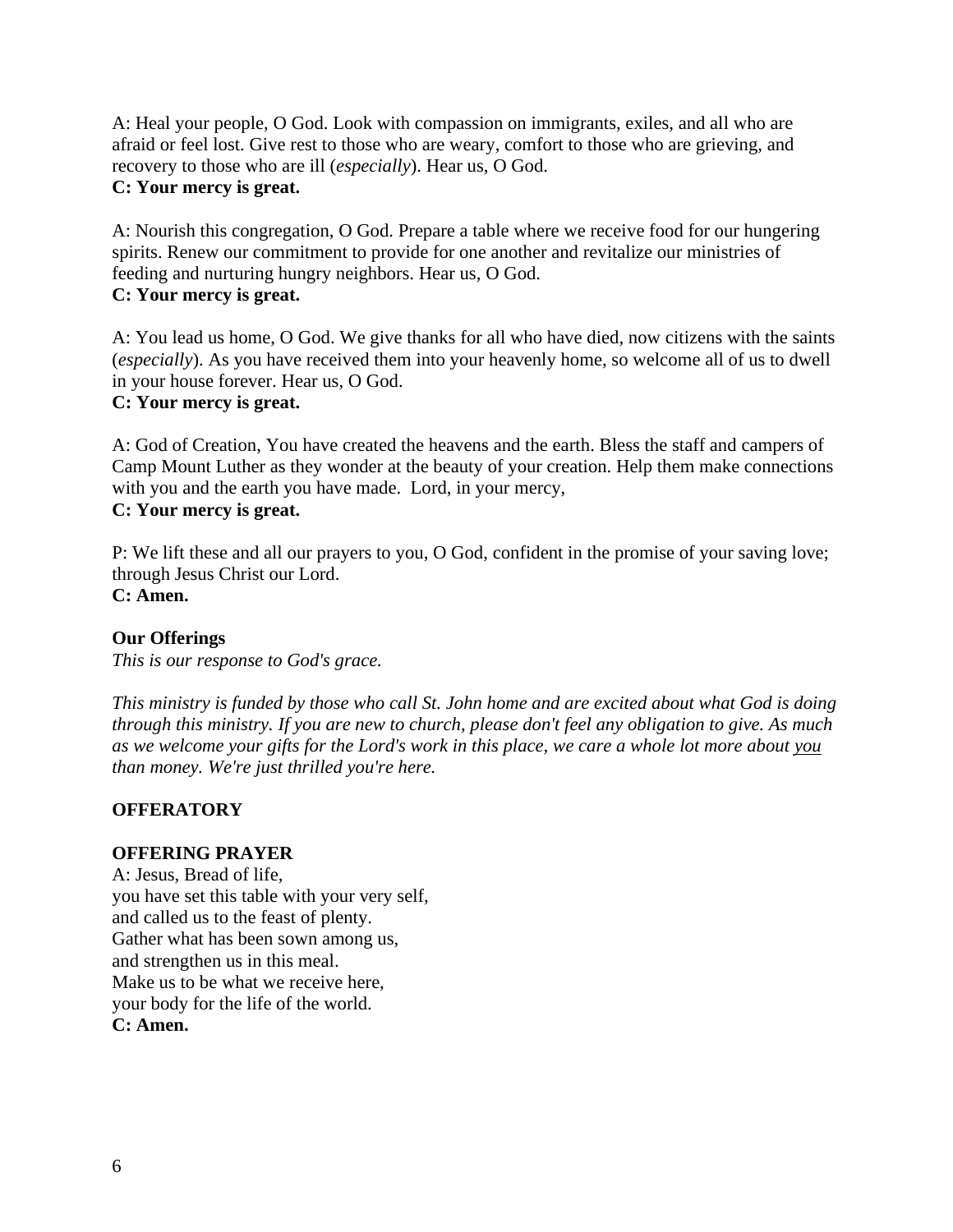**DIALOGUE**



# **PREFACE BY PASTOR**

# **HOLY, HOLY, HOLY**

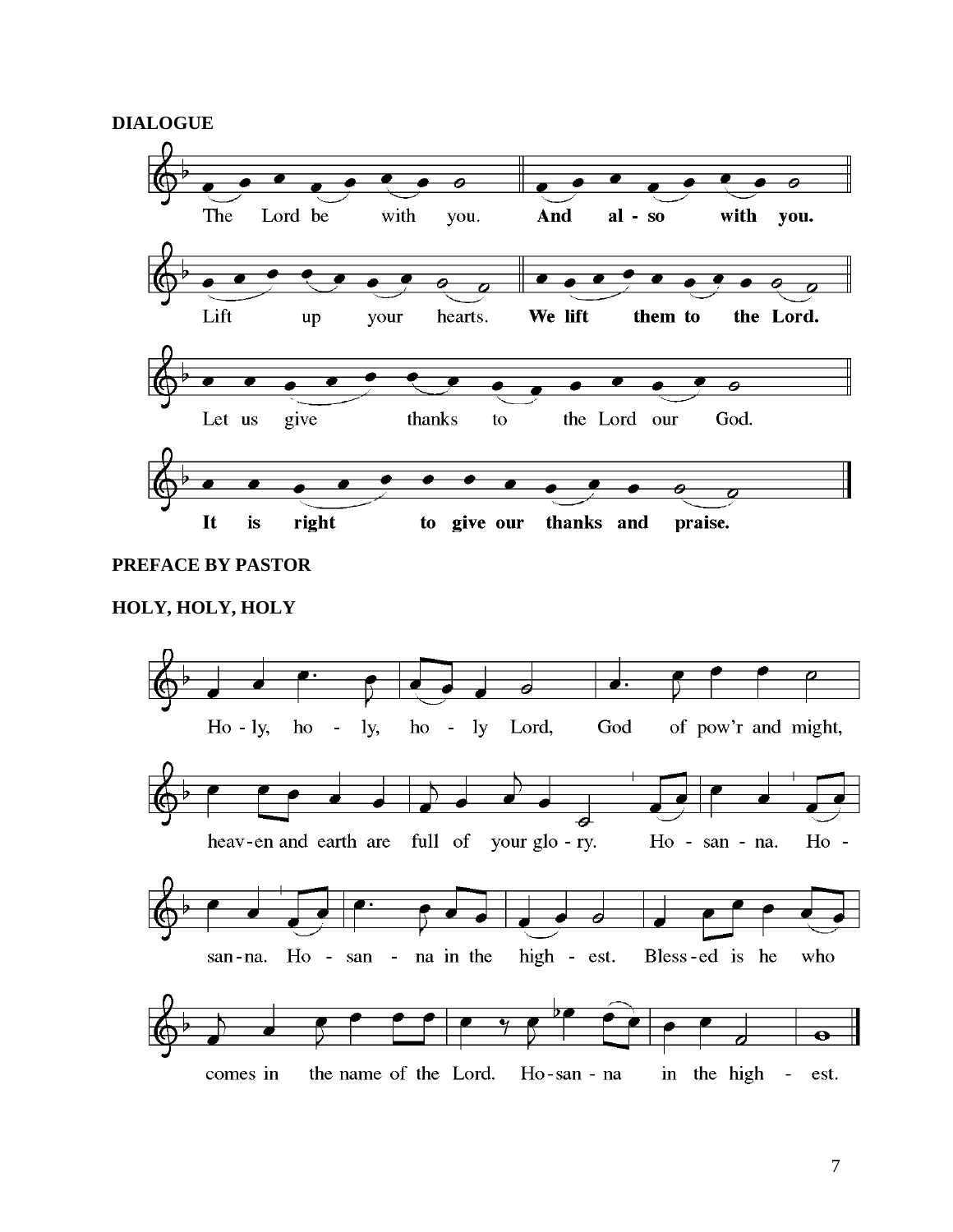#### **THANKSGIVING AT THE TABLE**

Holy God, our Maker, Redeemer, and Healer, in the harmonious world of your creation, the plants and animals, the seas and stars were whole and well in your praise. When sin had scarred the world, you sent your Son to heal our ills and to form us again into one. In the night in which he was betrayed, our Lord Jesus took bread, and gave thanks; broke it, and gave it to his disciples, saying: Take and eat; this is my body, given for you. Do this for the remembrance of me. Again, after supper, he took the cup, gave thanks, and gave it for all to drink, saying: This cup is the new covenant in my blood, shed for you and for all people for the forgiveness of sin. Do this for the remembrance of me. Remembering, therefore, his acts of healing, his body given up, and his victory over death, we await that day when all the peoples of the earth will come to the river to enjoy the tree of life. Send your Spirit upon us and this meal: as grains scattered on the hillside become one bread, so let your Church be gathered from the ends of the earth, that all may be fed with the Bread of life, your Son. Through him all glory and honor is yours, Almighty Father, with the Holy Spirit, in your holy Church, both now and forever. **C:** Amen **LORD'S PRAYER Our Father, who art in heaven,**

**hallowed be thy name, thy kingdom come, thy will be done, on earth as it is in heaven. Give us this day our daily bread; and forgive us our trespasses, as we forgive those who trespass against us; and lead us not into temptation, but deliver us from evil. For thine is the kingdom, and the power, and the glory, forever and ever. Amen.**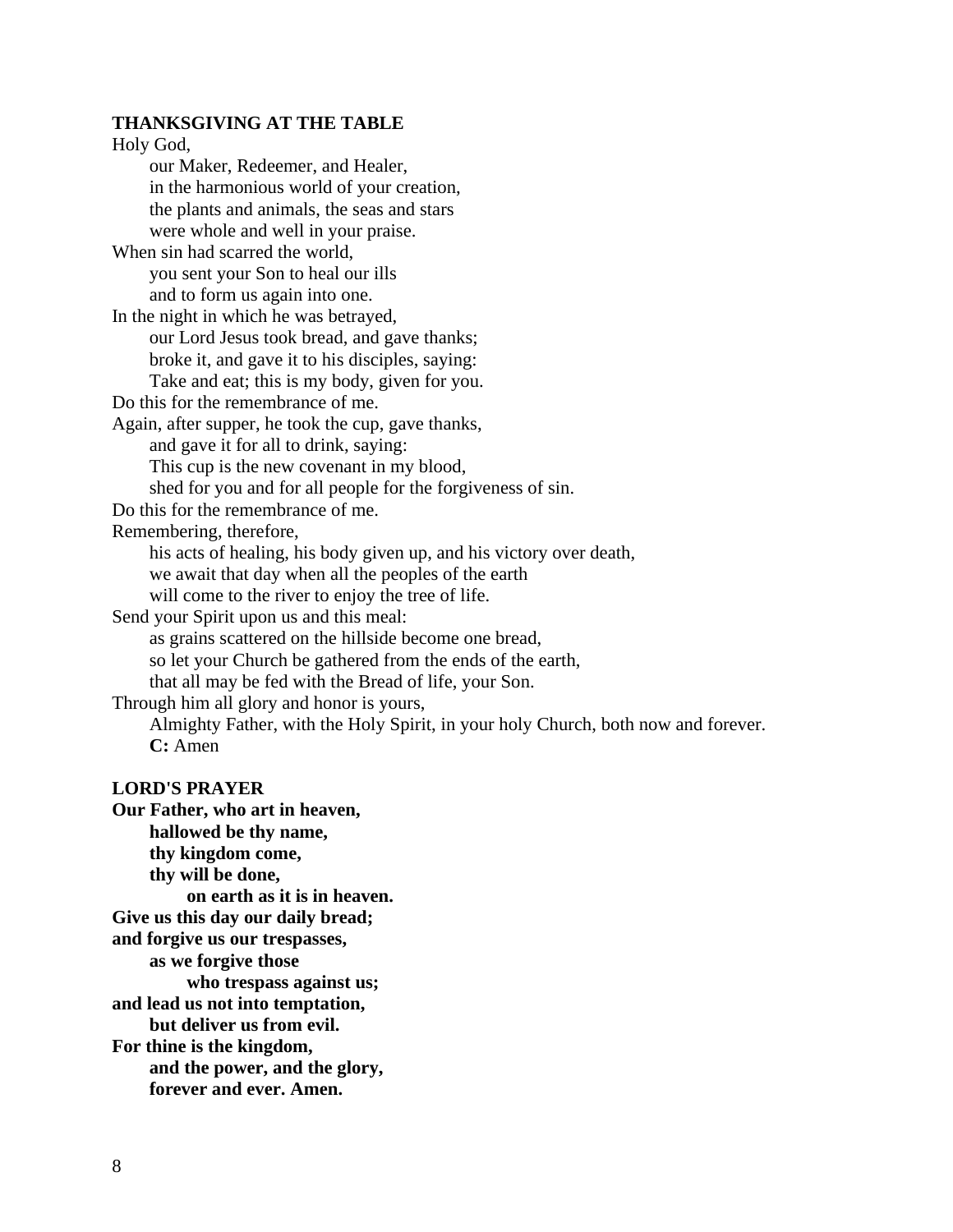# **INVITATION TO COMMUNION**

P: Christ has set the table with more than enough for all. Come!

# **COMMUNION**

*When giving the bread and cup, the communion ministers say* The body of Christ, given for you. The blood of Christ, shed for you. *and each person may respond* Amen.

# **COMMUNION SONG**



### **SONG AFTER COMMUNION** *Jesus, Remember Me*

*Jesus, remember me when you come into your kingdom.*

*Jesus, remember me when you come into your kingdom.*

# **PRAYER AFTER COMMUNION**

A: Jesus, Bread of life, we have received from your table more than we could ever ask. As you have nourished us in this meal, now strengthen us to love the world with your own life. In your name we pray. **C: Amen.**

# **SENDING**

God blesses us and sends us in mission to the world.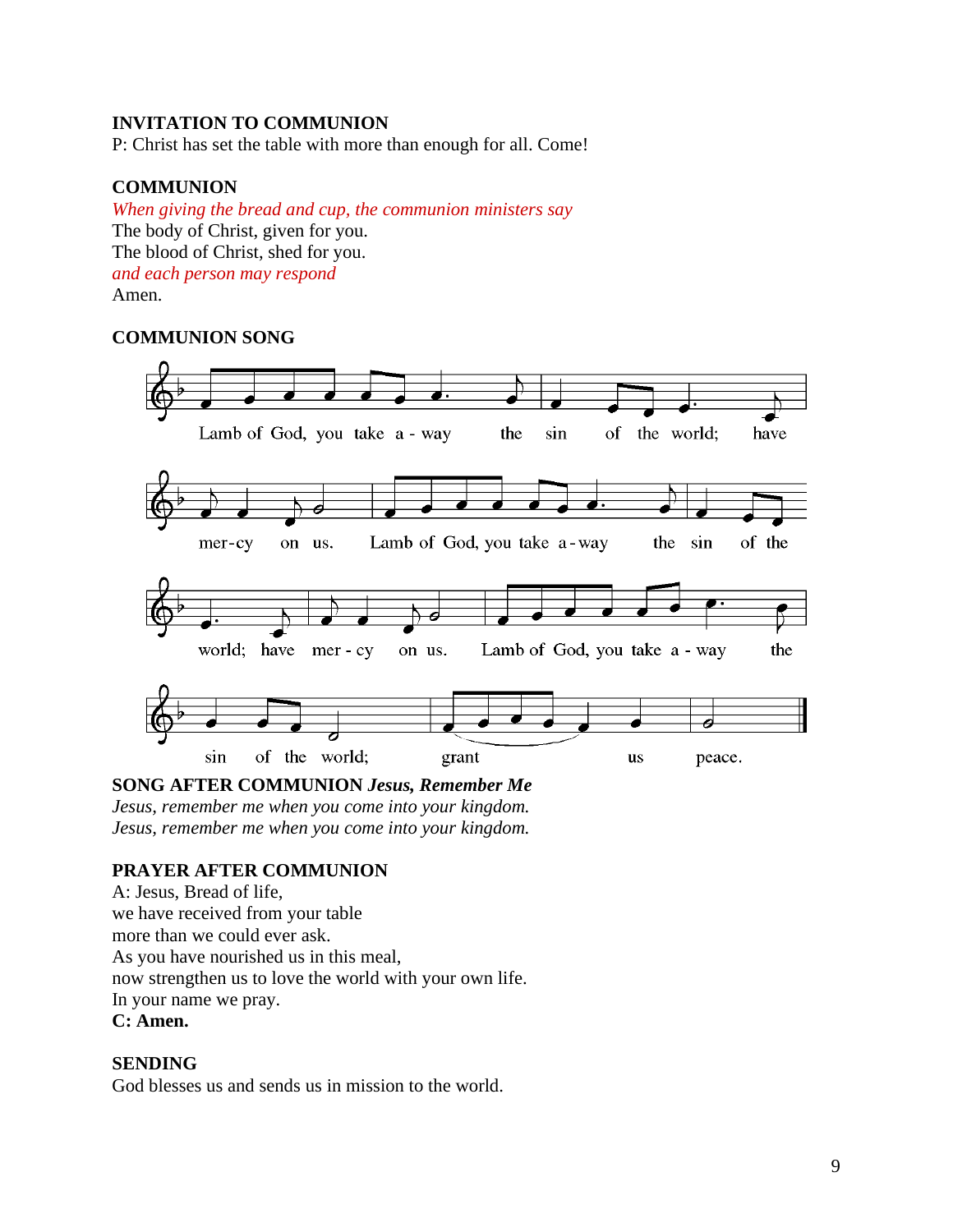### **BLESSING**

P: The blessing of God, who provides for us, feeds us, and journeys with us,  $+$  be upon you now and forever. **C: Amen.**

# **SENDING SONG:** *Savior, like a Shepherd Lead Us (BRADBURY)* **(ELW 789)**

**DISMISSAL** P: Go in peace. You are the body of Christ. **C: Thanks be to God.**

# **POSTLUDE**

# *Announcements*

*Conley T Myers, 82, yo., who grew up in Jersey Shore and was baptized, confirmed, and married at St. John Lutheran, died on July 9, 2021 in Englewood, Florida. She taught English composition and literature in the Jersey Shore Middle School and Manheim Central High School. A Memorial Service to celebrate her life will be held on Wednesday, August 11 at 1:00 p.m. at Ravensburg State Park at the picnic pavilion with Pastor Aucker presiding.*

We welcome our visitors and ask that you sign a Visitor Attendance and Holy Communion Card that is located in the pew rack. We ask that cards be returned via the offering plate during the receiving of the offering. We practice "open Communion" here at St. John meaning that all who believe in the "real presence" of Christ are welcomed to receive the Sacrament of Holy Communion. We offer two choices for Holy Communion, wine or grape juice. Those worshipers desiring grape juice are asked at the communion rail to place their right hand over their heart after receiving "The Body of Christ".

Remember in prayer: Rowen Aldridge, Luke Antolick, Connie Barker, Bob Braucht, Mike Cervinsky, Dick Dershem, Dawn Hauser, Linda and Ralph Lehman, David Mitchell, Bob and Phyllis Moriarity, Kathy Neal, Ruth Nice, Jean Ann Snyder, Shane Snyder, John Truax, and all of our shut-ins; the safety of our military troops around the world (Mark Baier, Isaac Boring, Jake Cordrey, Richie and Patrick Hamlin, Paul Laidacker, Kenny Leitch, Steven Moore, Maddison Myers, Tyler O'Neal, Adam Shaffer, Aaron Stabley, Paul St. James, Jenna White); Family Promise and the homeless in our counties. Bishop Eaton, our Presiding Bishop; and Bishop Collins, Bishop of the Upper Susquehanna Synod. For our Companion Synod in Liberia and Ansbach-Wurzburg, Germany; and for the New love Center as it seeks to build a new food hub.

Special Thanks to this week's helpers: Lector–Shane Snyder; Assisting Ministers –Gary Johnson and Karen Aucker; Acolyte –Cora Stackhouse; Head Usher –Deb Heydrich; Teller –Cozette Stoltsfus; Bulletin Sponsor -Gary and Gina Johnson; Bread Sponsor –Jean Ann Snyder.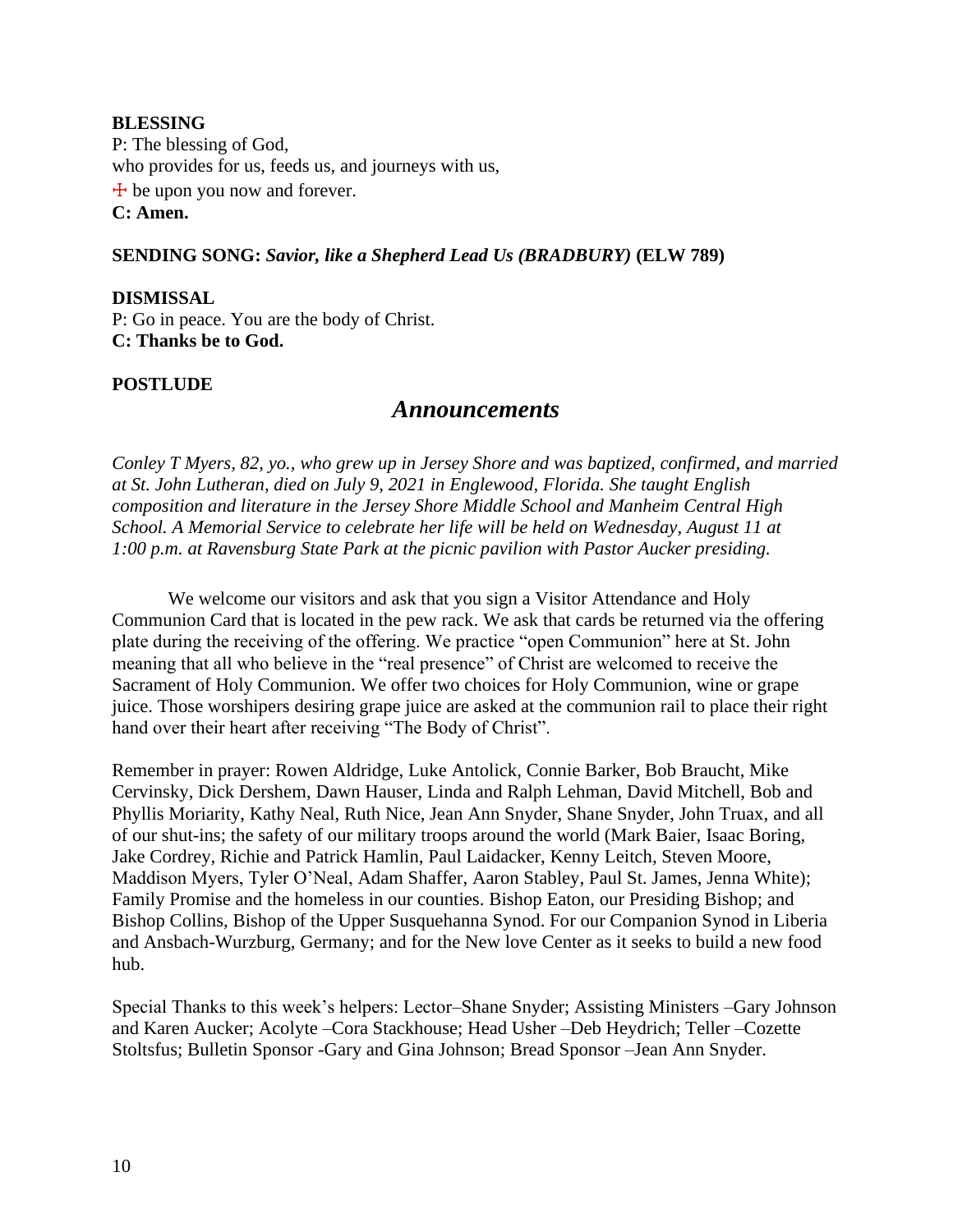Next week's helpers: Lector –Deb Heydrich; Assisting Ministers -Joyce Braucht and Carl Schaefer; Acolyte –Clayton Hart; Head Usher -Deb Heydrich; Teller-Cozette Stoltzfus; Bulletin Sponsor -; Bread Sponsor –Jean Ann Snyder.

The altar flowers are given for the glory of God and in loving memory of Donald Breon given by Cynthia and family.

The Lutheran Church Women's Prayer Chain is a vital ministry of St. John Lutheran. Anyone in need of prayers is asked to contact any of the following persons:

> Gloria Ely – 570-873-3597 Sarah Davidson - 570-398-0659 Joyce Braucht - 570-398-2852

**Calling for volunteers!** - Ten years ago, St John and members of area churches gathered at St John for a series of classes called Transformation Ministry. Our Bishop is hosting a meeting on Saturday, July 31, 9:30-11:30, at Holy Spirit Lutheran south of Turbotville. If you participated in the previous Transformation Ministry classes and can attend July 31, please let Pastor know so we have a count.

# **LOST and FOUND**

We found a ladies' silver ring in the church building. If you or someone you know have recently lost a silver ring, please call the church office at 570-398-1676. Thank you

**Giving Plus**+ Download the "Giving Plus+" app from your app store for your cell phone. This feature is also available on our web site. Enter your email, make up a password, and walk through the choices to give the church an electronic donation by check or debit/credit card. People were asking if they could give electronically by debit/credit card. Now this feature is available. If you have any questions, contact Pastor or Scott Mitchell.



**Give+ Text:** Simply send a text message to 570-865-1101 with the amount you would like to contribute (example: 25). Within a few minutes, you'll be sent a text with a link to register. Click on the link and enter your card holder name and credit or debit card information. Once your registration is complete, you will receive a text verification and a receipt of your donation via email. For future giving, send a text with the amount you wish to give, and it will process automatically! You can even text "repeat" to make it a recurring donation. Give+ Text is one of the fastest, easiest ways to give. We hope you enjoy this new way to share your generosity and we thank you for supporting your church.

# **"Grab-a-Tab"**

The youth of St. John would like to ask for donations of little tabs from beverage, soup and dessert cans. It doesn't matter what color the tab, just grab them and deliver them to the church office. This project will benefit the Ronald McDonald House of Danville. "Grab-a-Tab" program allows people of all ages to join in the effort of providing a "Home-away-from-Home" to children with cancer or other serious illnesses and their families.